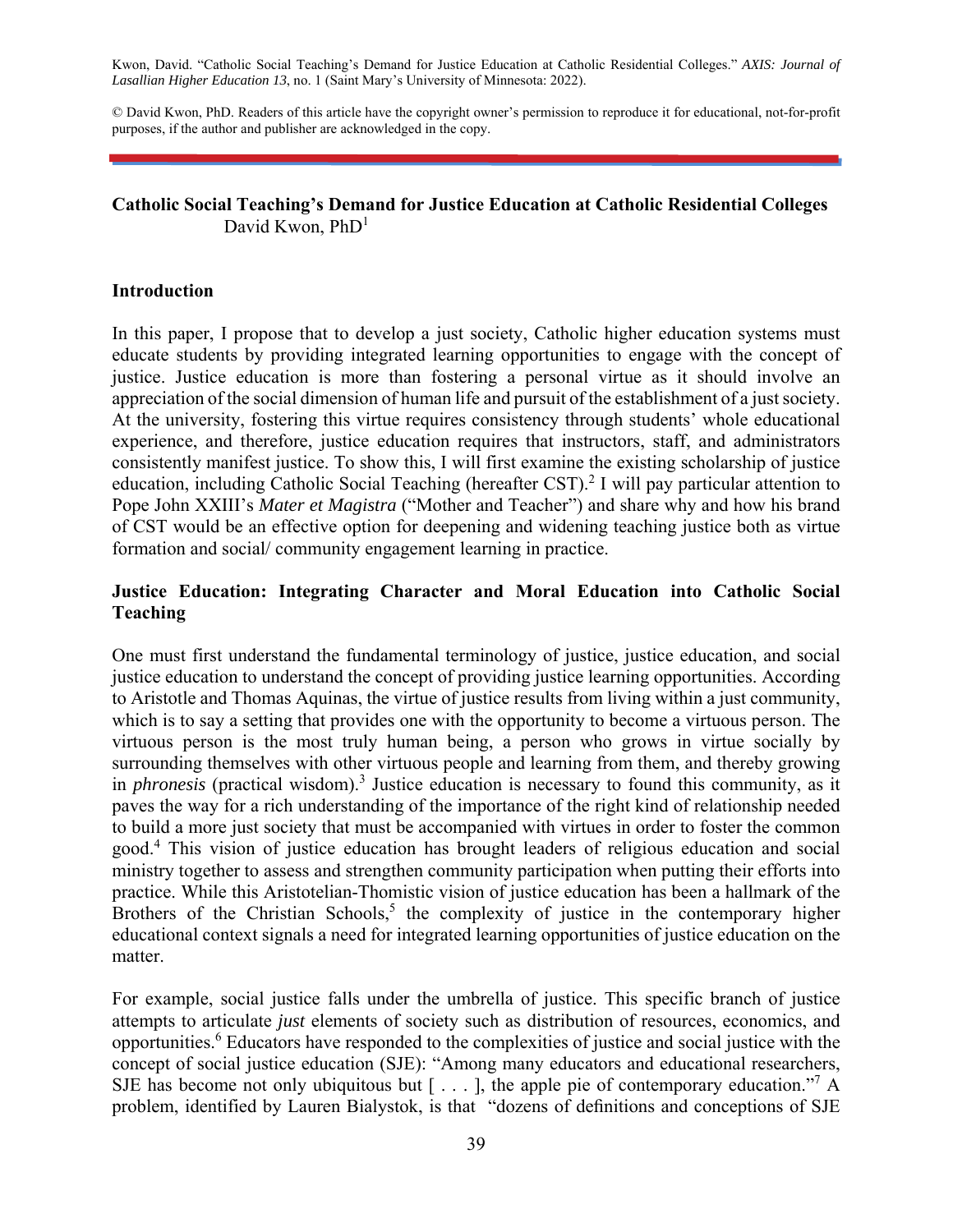[exist] in the literature, including 'full and equal participation of all groups in a society that is mutually shaped to meet their needs' (Bell, 1997, p. 3) and 'a disposition toward recognizing and eradicating all forms of oppression and differential treatment' (Murrell, 2006, p. 81)."<sup>8</sup> Ironically, the difficulty of defining concepts such as justice and social justice education only makes them more relevant for educational systems, teachers, and students to explore for the betterment of society. Additionally, the extension of appreciating this reality in practice goes hand-in-hand with the need for increasing integrated learning opportunities of justice education in higher education settings.

Likewise, Pope John XXIII, in his encyclical letter, *Mater et Magistra,* argues for the responsibility of society to provide integrated learning opportunities for justice education. Providing students with a justice education is essential to their *whole* education. Pope John XXIII argues that students must "be given more assistance, and more free time in which to complete their vocational training as well as to carry out more fittingly their cultural, moral, and religious education."<sup>9</sup> While this statement comes from a Christian context, it applies to all humans. Not only is vocational training needed, but "more fittingly" education for the whole individual. Furthermore, providing students with an education that explores justice is not only essential to their education but essential to the future of society.10 Pope John XXIII writes, "It is of the utmost importance that parents exercise their right and obligation toward the younger generation by securing for their children a sound cultural and religious formation."11 Here, he calls parents but this call to recognition applies to all individuals involved in providing integrated opportunities for justice education at school – including teachers and coaches and their colleagues in other professions such as university administrators and staff – as they too, have a responsibility to the next generation. This responsibility requires everyone to examine justice and establish their beliefs and values for the future of their students. Those who play a part in education must reflect on their experiences to establish knowledge of justice. The Pope emphasizes that members of society's institutions "besides profiting personally from their own day-to-day experience in this field, can also help the social education of the rising generation by giving it the benefit of the experiences they have gained."12

In her TED Talk, 2017 teacher of the year Sydney Chaffee states, "social justice should be a part of the mission of every school and every teacher in America, if we want 'liberty and justice for all' to be more than a slogan [ . . . ] because schools are crucial places for children to become active citizens and to learn the skills and the tools that they need to change the world."13 This quotation furthers the argument that schools can provide students with more than the opportunity to gain book knowledge. Likewise, residential liberal arts colleges can be transformational places that nurture the development of citizens and active members of society. In order for that transformation to take place, residential colleges must present students with multiple learning opportunities to understand their role in society and the concept of justice.

#### **Implications for Classroom Settings**

The current justice education literature on integral learning opportunities both for advancing whole education and preparing for the future of society is practically reflected in Pope John XXIII's *Mater et Magistra* in two ways: (i) engaging and experiencing justice education; and (ii) pairing academic learning with character and moral education.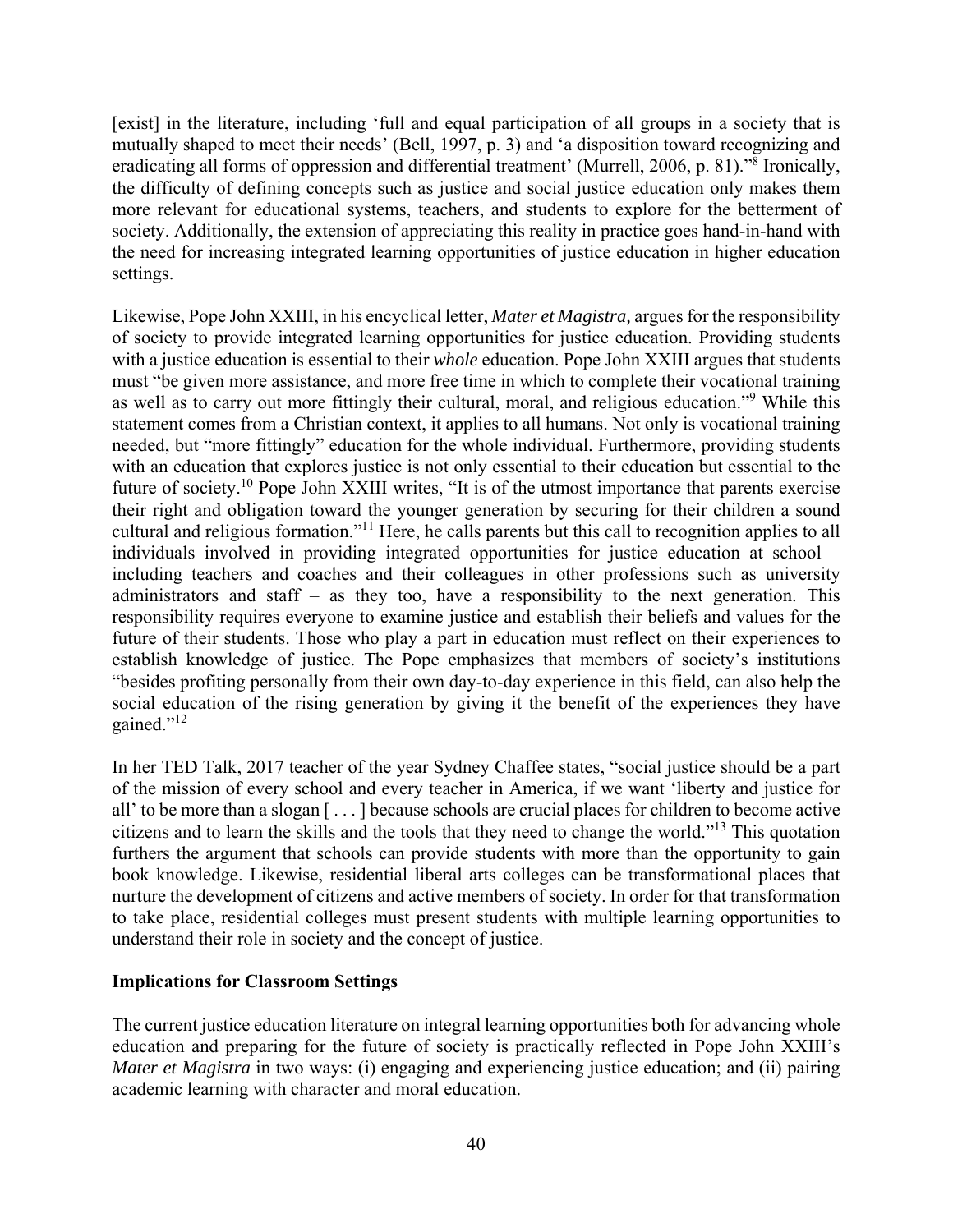Providing justice learning opportunities starts with the teachers who will provide those learning opportunities. Teachers must acknowledge and accept their role and responsibility. Teachers are role models who provide opportunities for their students to explore justice. Since justice and other topics associated with moral education are complex, students "look to the adults in their lives – parents, teachers, coaches, and relatives – to help them decide what to do."<sup>14</sup> In the most beneficial justice-oriented learning opportunities, teachers act as guides for their students. They use their knowledge, beliefs, values, and experience to guide students toward the students' own understanding of justice. Through reflection, teachers realize that there is not one universal definition of justice, so they cannot teach as if there were. Although students are ready to explore these concepts, even from a young age,<sup>15</sup> "they need adult mentors to help them translate their ideas into action. With guidance, they can go from passive spectators to activists, focusing their energy on solutions."<sup>16</sup> To effectively present learning opportunities to explore justice, teachers must acknowledge their role as a guide rather than an imparter of knowledge. Teachers can use their knowledge to help guide but should do so in a way that enables students to develop their own knowledge. If teachers want to educate their students as people, teachers must educate their students to think for themselves.

With this preliminary proposition in mind and when presenting learning opportunities to explore justice, the teacher must guide students through experiences. Experience and engagement turn the theory of justice education into the practice of justice education. Pope John XXIII states, "It is not enough to merely formulate a social doctrine. It must be translated into reality."<sup>17</sup> While the Pope speaks of beliefs and values in a religious context, the idea of translating ideas to reality remains true in the educational context. Educational institutions and teachers cannot achieve a quality, whole-student education by just writing guidelines, approaches, or theories. These must be examined and challenged for the actual student and classroom. Engaging and experiencing justice requires learning opportunities that are more than passive assignments. Aristotle writes, "Hence knowing about virtue is not enough, but we must also try to possess and exercise virtue, or become good in any other way."18 Justice education provides students with the ability to "exercise" virtue because "we become just by doing," according to Aristotle.<sup>19</sup> When students engage in their learning, it becomes more meaningful and effective. Pope John XXIII writes, "formal instruction, to be successful, must be supplemented by the students' active co-operation in their own training. They must gain an experimental knowledge of the subject, and that by their own positive action."<sup>20</sup> Teachers should want their instruction and guidance to last a lifetime, and they should take measures to make sure it does. They should carefully take the time to craft these exploratory, learning opportunities and can do so by examining examples of justice education and learning from fellow educators.

Teachers looking to provide integrated learning opportunities for their students to engage with justice can study and adapt established educational models, theories, and practices. One possible challenge with justice education is providing learning opportunities that go beyond a surface level, background information on a topic.<sup>21</sup> To practically provide justice education, teachers must weave justice into the learning opportunities they regularly present to their students. Plainly, pairing academic learning with character and moral education provides the students with a more realistic education.22 They should not be taught to think of these concepts separately. They will need to use all their knowledge, academic, social, emotional, and moral, to make decisions.<sup>23</sup> If educational systems do not guide students to adopt these thinking habits, students may have a difficult time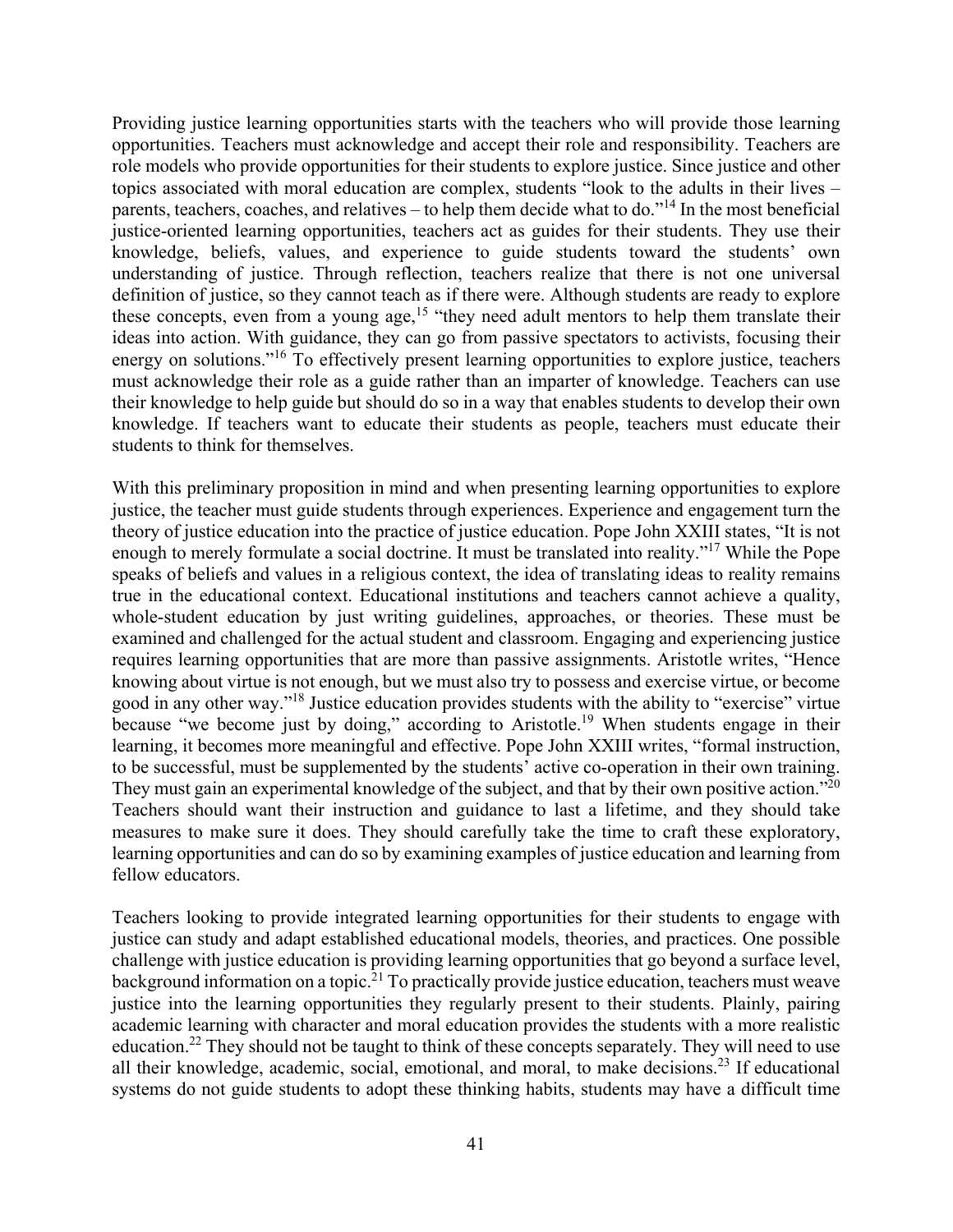bringing all their experiences together in the future. Hence, teachers should exhibit positive expectations to ensure that integrated justice education is possible. For example, classroom teachers paired with their school librarians to explore the concept of justice in texts. The educators describe the learning opportunity as "a list of books with a social justice theme was curated for students. Each student engaged in finding the book that was right for them and then collaborated with a small group of students to engage in book discussions and activities."<sup>24</sup> This learning opportunity provides an example of integrated teaching and teaching that calls students to act. To complete the learning opportunity, "students collaborated to create a final project that shared the social justice themes in their chosen books."<sup>25</sup> When designing these experiences, students engaged with the material in a way that made the material relevant and meaningful to them without sacrificing deep learning.

Integrated justice learning opportunities can fit into educational expectations established for teachers and students. Many teachers assume character and moral education present just one more element to add to the already demanding curriculum they feel the pressure to address. However, justice education can and should be integrated into the subject matter curriculum. In this way, justice education addresses educational standards, content goals, and enhances students' learning as they engage with those standards. Social justice educator Schmidt assures educators, "your students will develop and demonstrate skills that are fundamental to a rigorous standards-based approach to social studies. Many teachers report that their students exceed expectations on dozens of standards."26 Integrating justice education with subject-matter education contextualizes the concept of justice for students so they can apply it to their current and future experiences in more practical ways.

Furthermore, when education systems provide learning opportunities for students to explore justice, they are not only developing *just* people they are developing independent thinkers. Justice education can, in fact, be unjust if it teaches students one way of thinking. Teachers may impart their beliefs, values, and understanding of justice on their students.27 This argument presents a realistic, potential issue with justice education. *If teachers are not fully aware of their responsibility and the impact their teaching has on students, specifically in the context of the future of society, they may fall into the practice of unconscious bias while approaching moral and character education.* For example, one teacher took their class "to the streets with signs and an oversized *papier mâché* oil pipeline to protest the laying of an actual pipeline in Western Canada."28 While this teacher made their students aware of a real-life, relevant topic related to justice and allowed them to actively engage in the topic, the teacher left no room for individual thinking on the concept of justice. This teacher taught one understanding of justice instead of guiding students toward their own understanding of justice. The difference between "teaching" personal views and "guiding" students toward individual views separates justice education that will establish a just society and one that will establish a polarized society. However, with awareness and planning, teachers can stay on the side of guiding students to become well-rounded thinkers. Teachers can and should approach justice education as encouraging engagement in learning opportunities as opposed to only presenting already established beliefs and values. Bialystok states, "There is a critical difference between teaching students to think about the world in such a way that may motivate independent political involvement, and requiring students to defend or oppose particular political parties or policies."29 She proposes an alternate learning opportunity in response to the teacher who led the pipeline protest: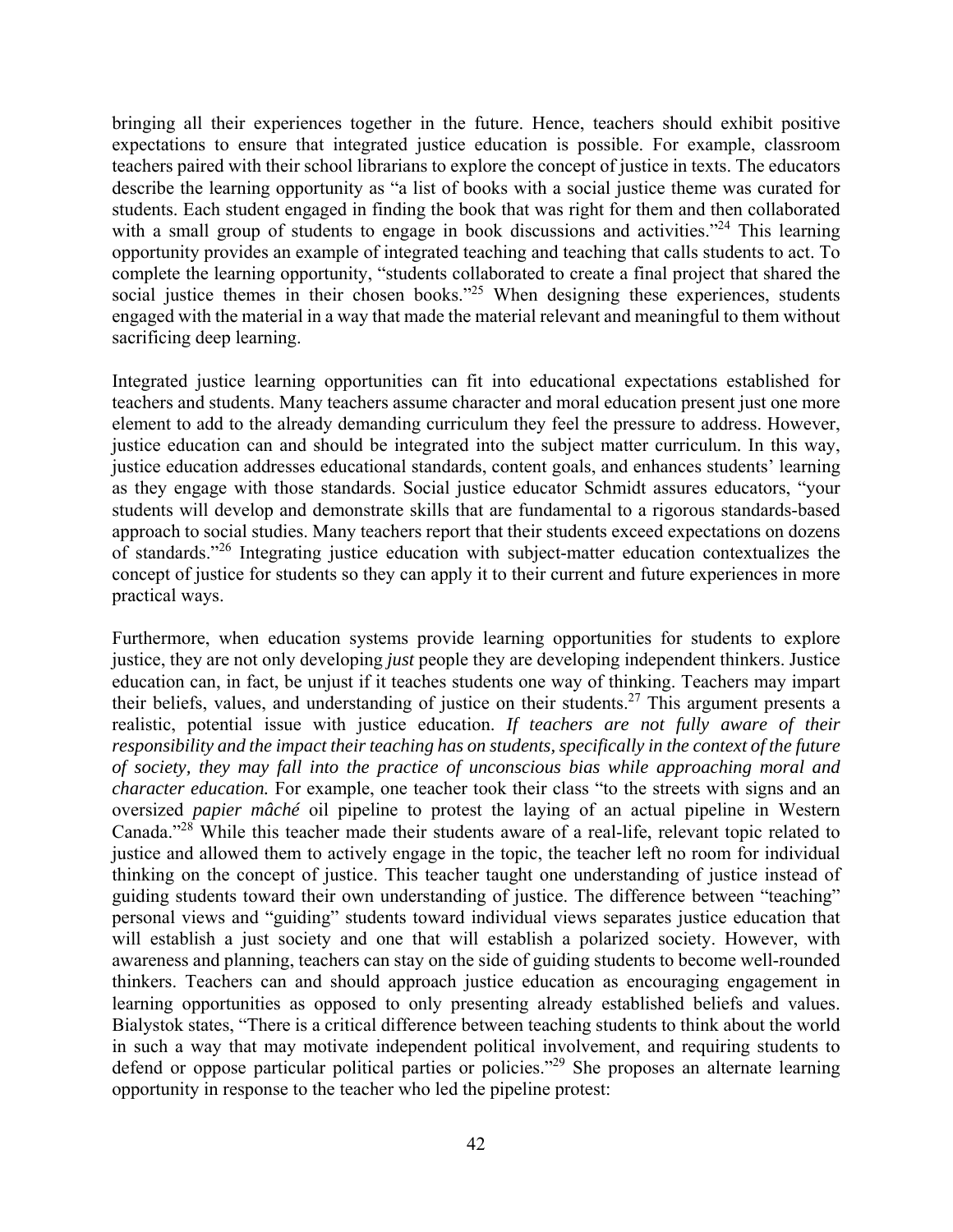[A lesson] drawing attention to the negative impacts of the pipeline, such as its effects on the environment and on aboriginal communities, is entirely justified by such laws as the Environmental Protection Act (1999) and recent social activism surrounding aboriginal rights in Canada, particularly if accompanied by critique of the political bias in media and government discussions of the issue, such as recent television ads promoting the tar sands.<sup>30</sup>

This learning opportunity asks students to synthesize multiple perspectives, critically think about the information presented in the context of their personal experiences, and make an individual decision. In this regard, Picower makes the observation that "all teaching is political (Freire, 1993), not just teaching that comes from a social justice perspective. Good teaching, regardless of its ideological lens, should provide students with multiple perspectives about historical events, allowing them to draw their own conclusions based on evidence (Burstein & Hutton, 2005).<sup>"31</sup> When teachers are aware of their role and responsibility, they can better guide their students toward thinking about justice in the most just way possible. Likewise, when students are exposed to the concept of justice early in life, educational systems help create a just present *and* future because the study of justice, freedom, equality, equity, diversity, tolerance, and integrity supports students in making ethical and just decisions on a day-to-day basis in their classrooms and in the larger community.32 Educational professionals need not even separate social justice education from simply justice education or moral and character education. Plainly, *a just education simply educates the entire human character.* This type of character and moral education asks students to engage, act, and think, much like they will be asked to do as independent members of society. Imagine the just society of the future if education systems not only provided students with knowledge but guided them in how to think, act, and lead with that knowledge.

#### **Implications for Residential Life and Academic Administration**

The preceding shows that teachers must manifest justice in order to foster justice education; since justice education is holistic, it should be constant across their experience. This has a broader implication for administrators and staff as well as students. The holistic vision of character and moral education imbued in *Mater et Magistra* relies on a theological understanding of the human persona's *imago Dei*, and therefore CST is based on the moral imperative of *human sociality* as well as *human dignity*: "human beings are not meant to live in isolation but are meant to live in community with one another."<sup>33</sup>

Ideally, these imperatives of CST should be present in on-ground practical university life and student/ administration dynamics. The renowned virtue ethicist Paul Wadell works through different forms of justice demonstrating that individuals have a responsibility for helping to maintain social justice and that justice is both personal and social. Wadell explains that society can be construed as a network of relationships which imply moral duty: "We owe something to others (and they owe something to us) because our lives are always enmeshed in relationships that carry inescapable moral demands."<sup>34</sup> Wadell identifies the three forms of justice that exist among individuals, and between the individual and larger society: commutative, distributive, and social justice.<sup>35</sup> These different forms of justice, especially the latter two, demonstrate that justice must be served by each person and by the larger society. As he explains, distributive justice regards the duties of the society as it "protects the *common good* by insisting that all persons have a right to some share in the basic goods and services of a society.<sup>356</sup> Conversely and also importantly, social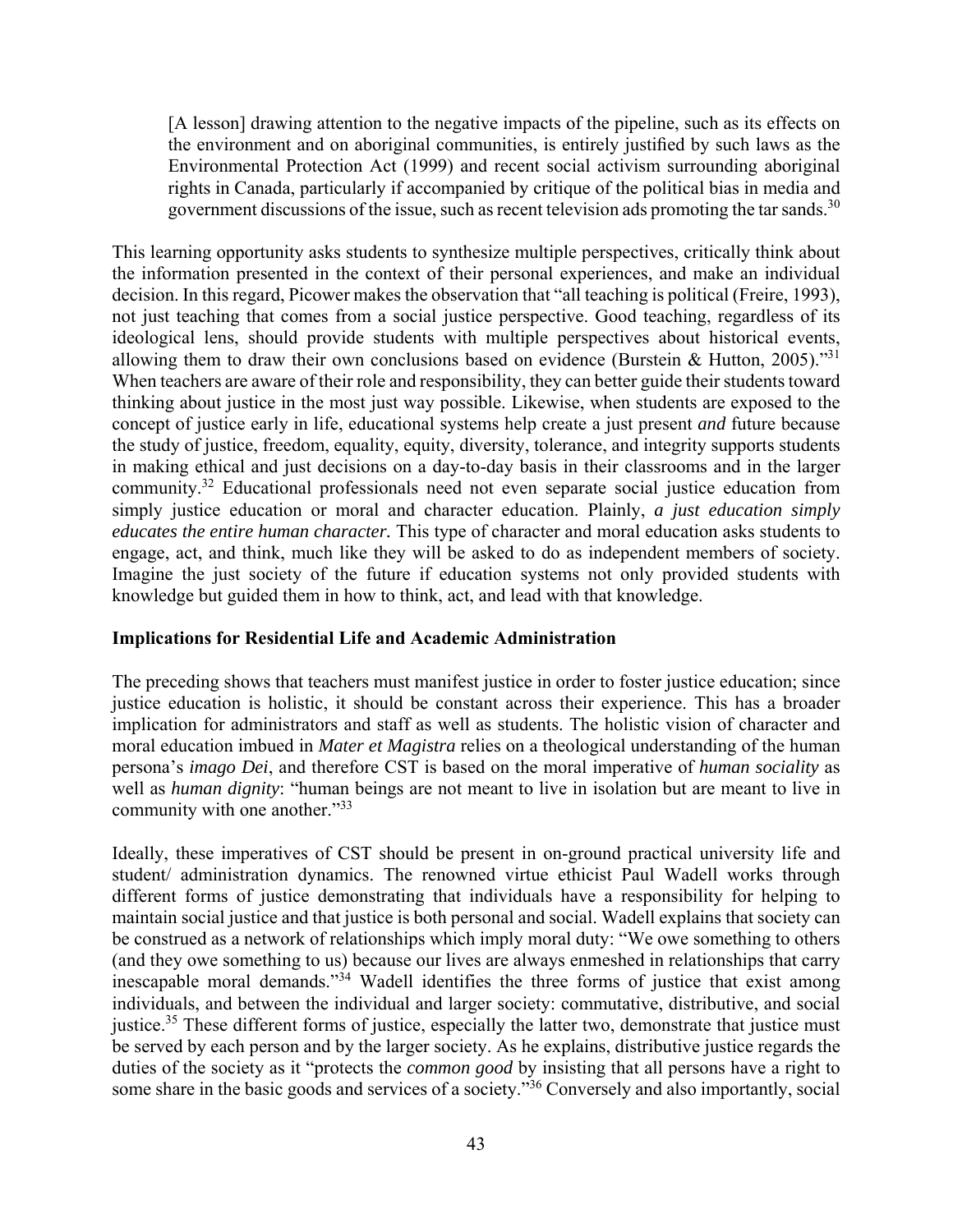justice regards the duties of the individual as "it focuses on the responsibility every member of society has to contribute to the common good and to work to create a more just society." Wadell explains that these two forms of justice – distributive and social – "are closely connected because social [or contributive] justice makes distributive justice possible."<sup>37</sup> While the university as a social institution has a responsibility to each student to promote the common good, each person within the university has a personal obligation, imposed by social justice, to support the community. For Wadell, this "justice is both an abiding quality of character and a principle of action. It is, more precisely, a virtue because a person of justice is habitually attuned to the needs of others and characteristically responsive to their good."<sup>38</sup>

Although everyone in the university community is bound by this social justice, university leaders and administrators and staff are also bound by justice in a distinctive way since they are proactively charged with the high and grave duty of state which determines the common good. Hence, leaders and administrators are arguably more responsible for attending to the demands of distributive justice than others. As leaders and members of society, university leaders have a moral and practical duty to both distributive and social justice. Leaders should exhibit this awareness of their obligations to others given the unique nature of their relationship to others in society.39 The imperatives of justice are a consequence of "the deep connections that exist between us and everything else that lives."<sup>40</sup> Since those connections are broader and of a unique nature for leaders, they have a special call to "recognize the obligations and responsibilities those bonds create."<sup>41</sup> University administrators and staff, especially the leaders, should acknowledge their role as contributors to society by attending to how the benefits of society are justly distributed.

Above all, there is something to be said about the way that a failure of virtues in institutional leaders and administrators may vitiate a call to virtue in the bodies that they lead. We fail in teaching justice in some important ways when we treat it as a set of principles an individual might uphold while the communities or institutions to which they belong violate them without objection. Further, the fact that there is no present concrete metric scale to measure virtues, or traits like social justice, does not mean that virtuous traits and actions are not needed in the administration of higher education and in service for the common good. In fact, they are needed since their absence is inevitably linked to failures to fully engage justice education.

#### **Conclusion**

Justice education requires everyone involved in the educational experience to be just. Thus, character education should support teachers, administrators, and staff as well as students. To show this, this paper has discussed that to develop a just society, higher education systems must educate students by providing integrated learning opportunities for them to engage with the concept of justice. As a further step working toward this goal, this paper has explained justice education within CST, as it has emphasized that fostering the virtue of justice in practice requires consistently through students' whole educational experience, and therefore, justice education requires that everyone involved in education – staff and administrators, as well as instructors – manifest justice. Therefore, this justice education is a useful resource for both administrators and teachers who are interested in developing strategies for promoting ethical reasoning and character development among their students. Indeed, Lasallian institutions envision this education not as an end in itself, but as a means of fostering a virtue-guided space for integrated learning opportunities – by offering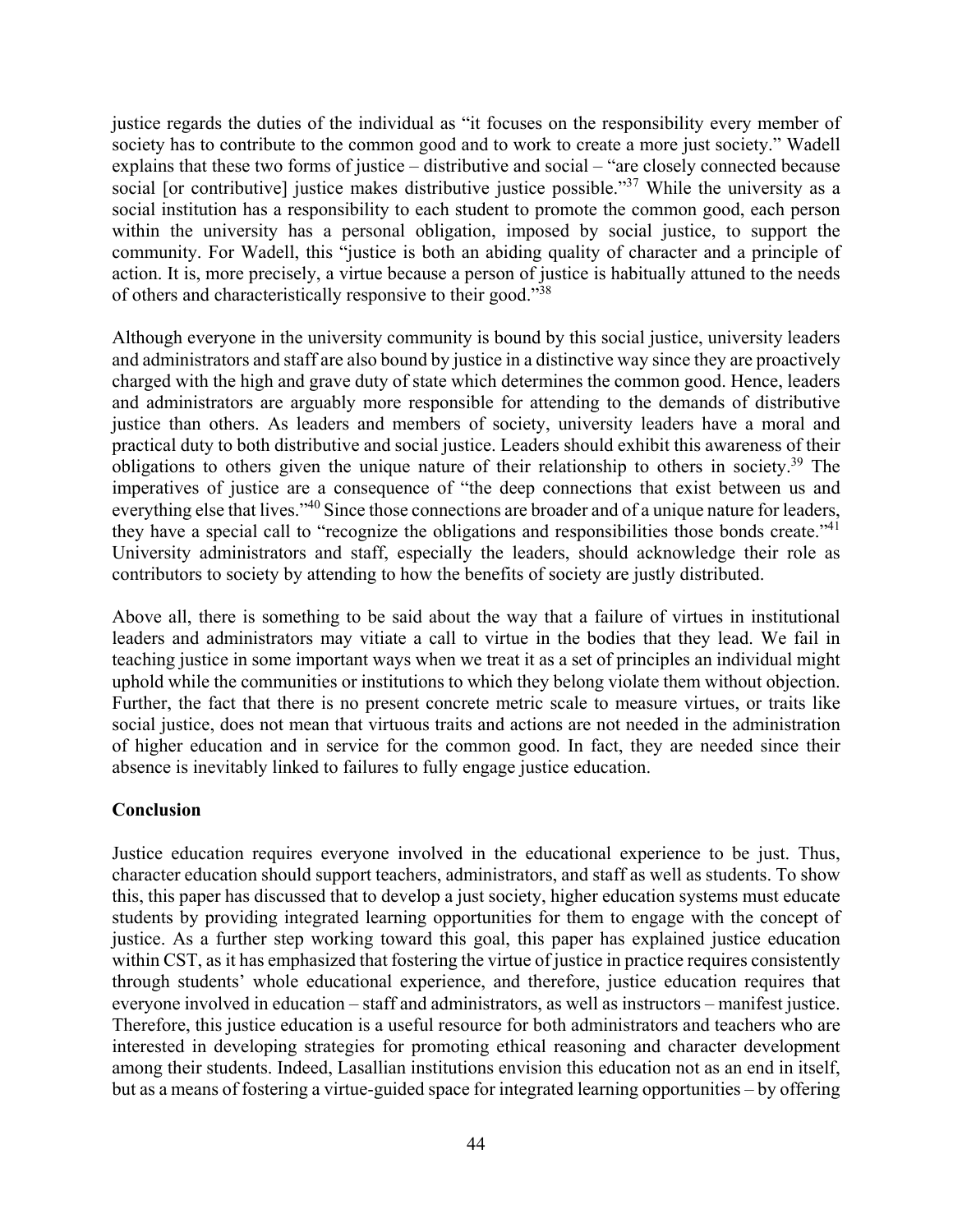illustrations for how virtues can be introduced into, and ultimately enrich, the university's curriculum, as well as through making a consistent effort to enhance the university's educational potential for serving the common good in practice. Inasmuch as the residential college shows much interest in forging a culture of this justice education, it should similarly show much interest in facing the real challenges of building community, a good that depends on both an abiding quality of character and a principle of action.

# **Bibliography**

Aristotle. *Nicomachean Ethics*. Translated by Terence Irwin. Indianapolis: Hackett Publishing Inc., 1999.

\_\_\_\_\_\_\_. *The Politics*, trans. Trevor J. Saunders and T. A. Sinclair. London: Penguin Books, 1981.

Aquinas, Thomas. *Summa Theologica*, trans. Fathers of the English Dominican Province. New York: Benziger Brothers, 1984.

Bauer, Rebecca, and Westmoreland, Helen. "What is Whole Child Education?" The Center for Family Engagement: A National PTA Initiative. November 19, 2019.

Bialystok, Lauren. "Politics Without 'Brainwashing': A Philosophical Defense of Social Justice Education." *Curriculum Inquiry, 44*, no. 3. (June 2014): 413-440.

Bok, Derek. *Universities and the Future of America*. Durham: Duke University Press, 1990.

Cimino, Carol, et al*. Integrating the Social Teaching of the Church into Catholic Schools: Conversations in Excellence*. Washing, DC: National Catholic Educational Association, 2000.

Fitzgerald, Marianne, et al. "School Libraries & Social Justice Education*." Knowledge Quest* 48, no. 3. (January 2020): 1-6.

Grode, Deirdra. "Teaching Social Justice." *Educational Leadership*, October 2009.

Himes, Kenneth. *101 Questions & Answers on Catholic Social Teaching*. Mahwah, NJ: Paulist Press, 2013.

John XXIII. *Mater et Magistra*. The Holy See, 1961.

Keenan, James. *University Ethics: How Colleges Can Build and Benefit from a Culture of Ethics*. Lanham: Rowman & Littlefield, 2015.

King, Martin Luther. "Letter from a Birmingham Jail." 16 Apr. 1963. Edited by Ali B Ali-Dinar, A*frican Studies Center - University of Pennsylvania*, University of Pennsylvania. www.africa.upenn.edu/Articles\_Gen/Letter\_Birmingham.html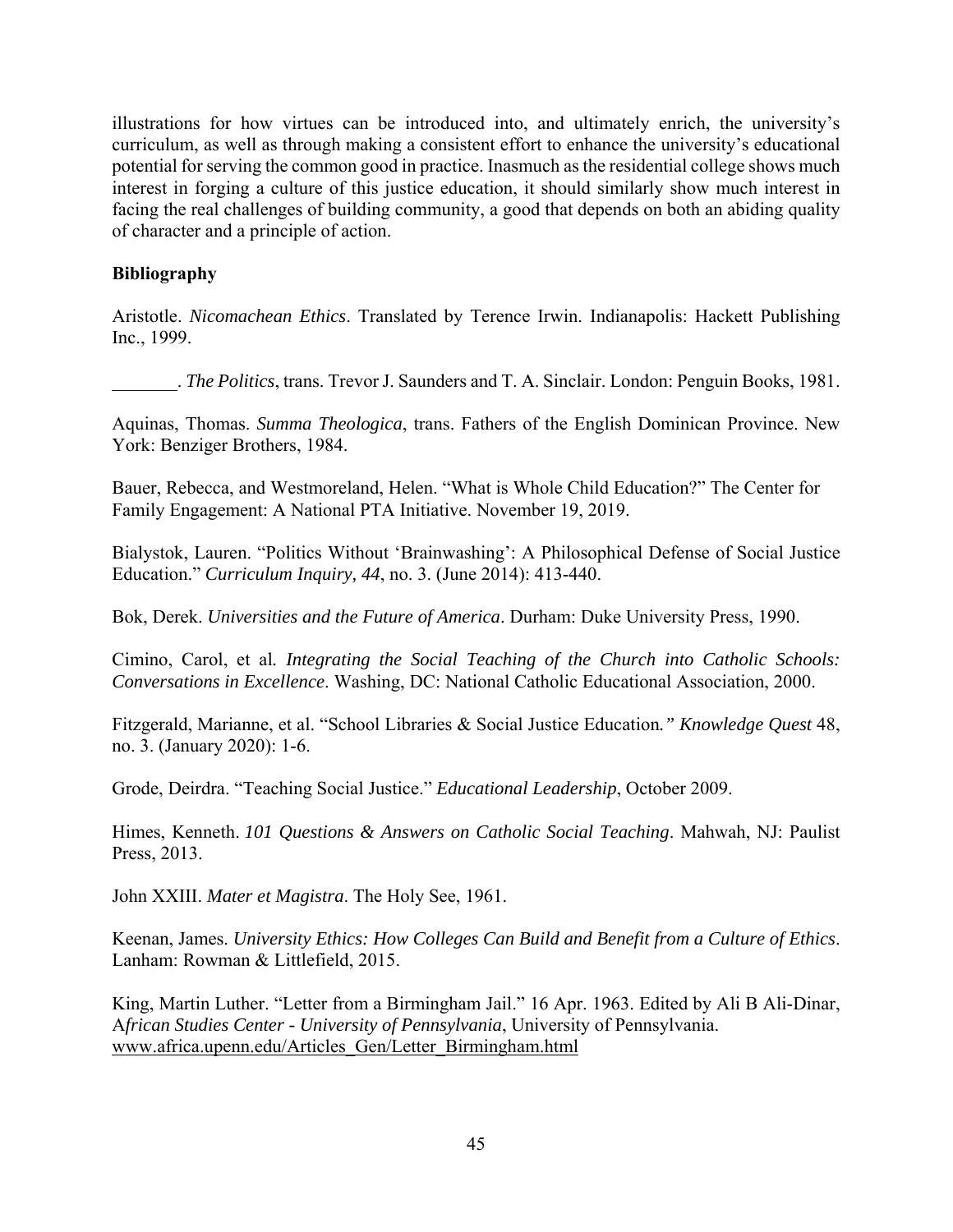Papa, Erin L. "Bilingual Education for All in Rhode Island: Assuring the Inclusion of Minoritized Language." *NECTFL Review*, no. 86 (November 2020): 45-61.

Picower, Bree. "Using Their Words: Six Elements of Social Justice Curriculum Design for the Elementary Classroom." *International Journal of Multicultural Education14*, no. 1 (2012): 1-17.

Pritchard, Ivor A. *Good Education: The Virtues of Learning*. Macon: Judd Publishing, 1999.

Schmidt, Laurel. "Stirring Up Justice." *Educational Leadership* 66, no. 8 (May 2009): 32-36.

Wadell, Paul. *Happiness and the Christian Moral Life.* Lanham: Rowman & Littlefield, 2016.

#### **Endnotes**

1. David Kwon is an assistant professor in the department of theology and philosophy at Saint Mary's University of Minnesota. He teaches courses including virtuous life, peace studies and conflict resolution, global health ethics, as well as justice for honors students. He received his PhD in theological ethics from Boston College where he worked with Rev. Kenneth Himes, Lisa Cahill, Stephen Pope, and Rev. James Keenan. He also holds an MBA, MDiv, and degrees in social work and social policy and draws on his education and professional experience in these fields in his work as a social and virtue ethicist. His primary areas of teaching and research include the ethics of war and peace, health care ethics, business and environmental ethics, virtue ethics and Catholic Social Teaching, and, more recently, gender and racial justice, all of which he approaches from a global perspective. He is currently working on his first book entitled, *Justice after War: Human Security and Political Reconciliation*. It will be published in 2023 at the Catholic University of America Press.

2. Catholic Social Teaching (CST) refers to a range of literature produced by popes, bishops, and other Church leaders that addresses social issues and challenges from a Christian faith perspective. CST seeks to offer ways in which Catholics and other people of goodwill should attend to those challenges by laying down principles grounded in or compatible with the Christian tradition that should inform social practice and way of life.

3. Aristotle, *The Politics*, trans. Trevor J. Saunders and T. A. Sinclair (London: Penguin Books, 1981), 1323a21.

4. Thomas Aquinas, *Summa Theologica*, trans. Fathers of the English Dominican Province (New York: Benziger Brothers, 1984), II-II, q.58, a.1, 6, 11; and II-II, q.58, a.7, 8. (Hereafter cited as *ST*).

5. For details on the case study of at least one Lasallian institution, see Gerald J. Beyer's grant-funded research report, "Catholic Universities, Solidarity and the Right to Education for All: Two Case Studies in the Archdiocese of Philadelphia." Program for Research on Religion and Urban Civil Society Report. University of Pennsylvania (April 2007).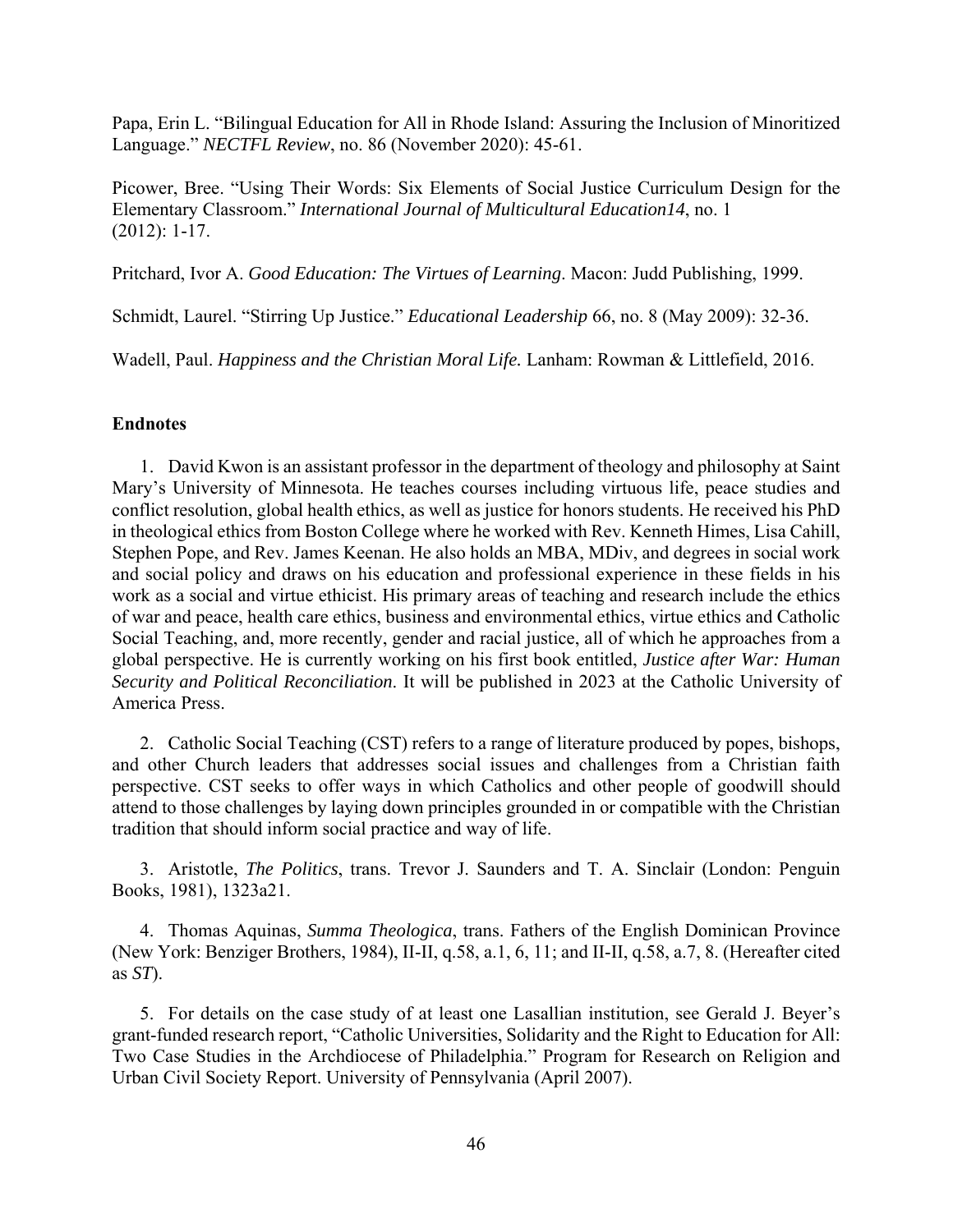6. Lauren Bialystok, "Politics Without 'Brainwashing': A Philosophical Defense of Social Justice Education." *Curriculum Inquiry, 44*, no. 3. (June 2014): 415.

7. Bialystok, 416.

- 8. Bialystok, 418.
- 9. John XXIII, *Mater et Magistra* (1961): n. 94.

10. For details, see Deirdra Grode, "Teaching Social Justice," *Education Update* 51, no. 10 (October 2009).

11. John XXIII, n. 195.

12. John XXIII, n. 233.

13. Fitzgerald et al., 2.

14. Laurel Schmidt, "Stirring Up Justice," *Educational Leadership* 66, no. 8(May 2009): 33.

15. Some educators and psychologists believe justice and other elements of moral and character education are too abstract and complex for young students to explore; they think these are concepts that will come later in life with more experience. See Grode, "Teaching Social Justice." However, young students themselves challenge that belief. Martin Luther King Jr. once wrote of a five-year-old who asked, "Daddy, why do white people treat colored people so mean?" Martin Luther King Jr., "Letter from a Birmingham Jail," para 12. Even as young as five years old, children's minds ask these questions. Laurel Schmidt, the renowned educator, echoes this when she writes, "Active, inquisitive citizenship can begin when learners are young. They should act out early and often, until championing worthy causes becomes a habit they can't break." Habits, whether academic, social, emotional, or moral, can and should develop in youth. For details on this position, see Schmidt, "Stirring Up Justice": 32-36; and Erin L. Papa, "Bilingual Education for All in Rhode Island: Assuring the Inclusion of Minoritized Language." NECTFL Review, no. 86, November 2020: 45–61.

16. Schmidt, 33.

17. John XXIII, n. 226.

18. Aristotle, *Nicomachean Ethics*, trans. Terence Irwin (Indianapolis: Hackett Publisher, 1999), 1179b4.

19. Ibid., 1103b1, 1181a10.

20. John XXIII, n. 231.

21. For details, see Bree Picower, "Using Their Words: Six Elements of Social Justice Curriculum Design for the Elementary Classroom." *International Journal of Multicultural*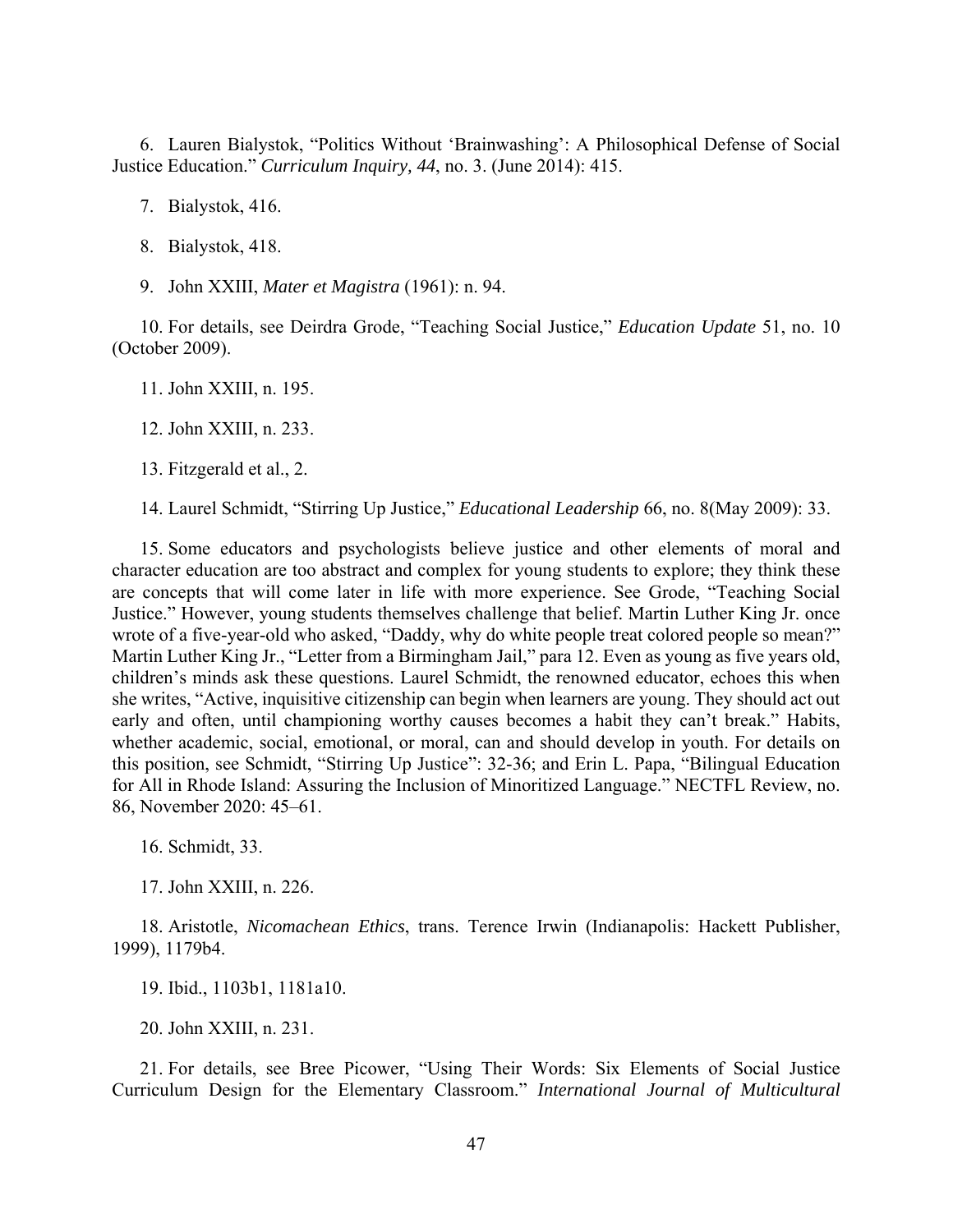*Education 14*, no. 1 (2012): 1-17. Although Picower's work originally targets K-12 education, it also reasonably applies to higher education.

22. Of course, Catholic residential colleges, including but not limited to Lasallian institutions, often face a practical challenge such as how justice education could lay groundwork for or mediate Catholic Social Teaching or faith-based character education to a pluralist environment. Accordingly, justice education needs to develop in a comprehensive and consistent manner, as Derek Bok notes, "Precisely because its community is so diverse, set in a society so divided and confused over its values, a university that pays little attention to moral development may find that many of its students grow bewildered, convinced that ethical dilemmas are simply matters of personal opinions beyond external judgment or careful analysis. Nothing could be more unfortunate or more unnecessary." Derek Bok, *Universities and the Future of America* (Durham: Duke University Press, 1990), 100. Above all, some values enjoy widespread support among students (and their parents) and faculty members, but I nevertheless argue that their consensus, while important, is an insufficient reason for incorporating particular values into the curriculum. Instead, I argue, the values incorporated into a university's curriculum must somehow enhance its academic mission. For a similar argument, see Ivor A. Pritchard, *Good Education: The Virtues of Learning* (Macon: Judd Publishing, 1999).

23. Rebecca Bauer and Helen Westmoreland, "What is Whole Child Education?" The Center for Family Engagement: A National PTA Initiative. (2019): 1. For a similar argument yet in the context of higher education, see Bok, *Universities and the Future of America*; and James Keenan, *University Ethics* (Lanham: Rowman & Littlefield, 2015).

24. Fitzgerald, et al., "School Libraries," 5.

25. Ibid.

26. Schmidt, "Stirring Up," 36.

27. Bialystok, 413-414.

28. Ibid., 432.

29. Ibid., 430.

30. Ibid., 432.

31. Picower, "Using Their Words," 9.

32. For details, see Pritchard, *Good Education*. Also, for more on the practical implications of the CST's everyday character development in education, see Carol Cimino, et al*., Integrating the Social Teaching of the Church into Catholic Schools: Conversations in Excellence* (Washing, DC: National Catholic Educational Association, 2000).

33. Kenneth Himes, *101 Questions & Answers on Catholic Social Teaching* (Mahwah, NJ: Paulist Press, 2013), 27.